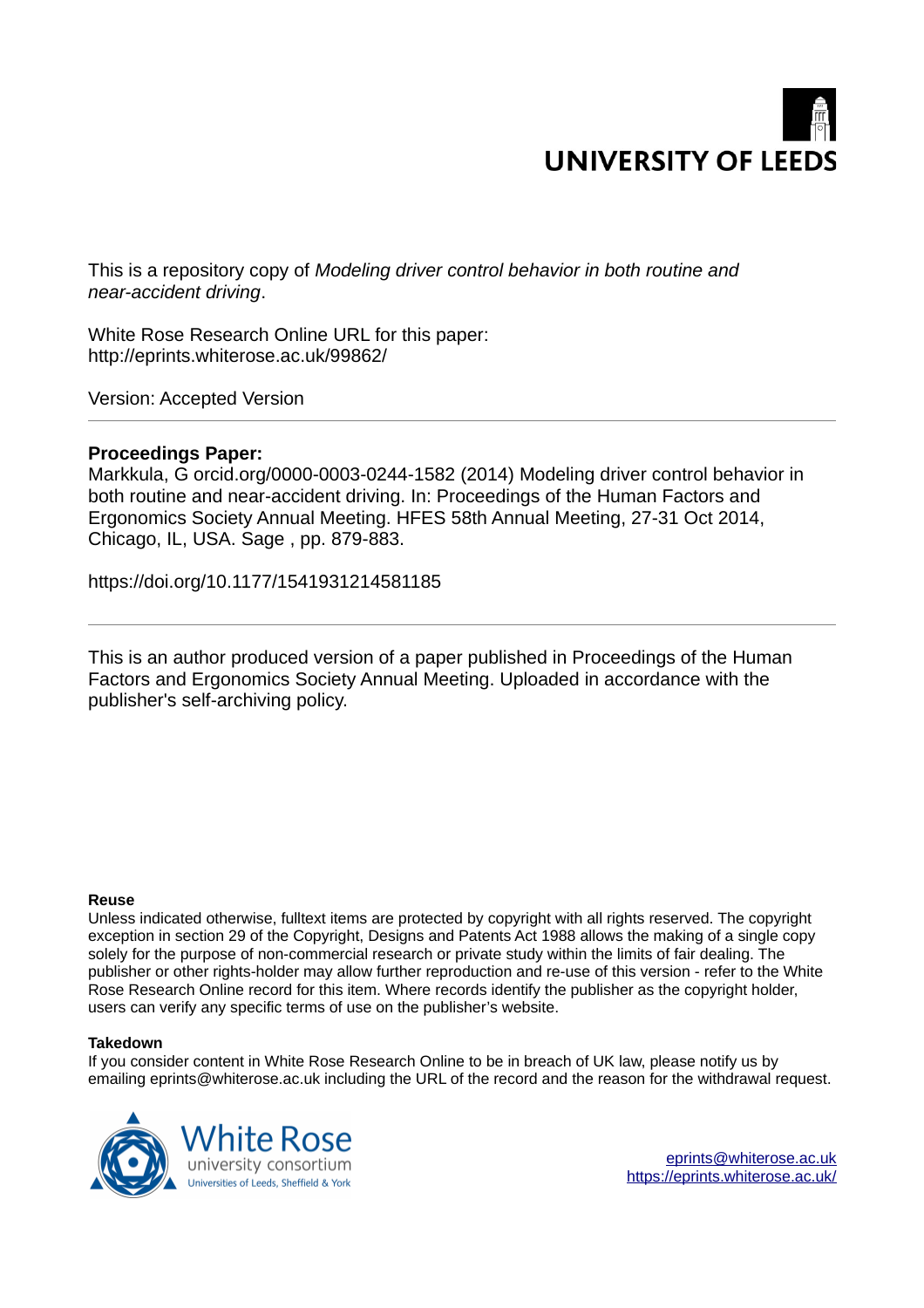*Note: This pdf is freely distributable, and is identical to the published version, except for headers/footers and page numbers. If citing, please refer to the published version: Markkula, G. (2014) "Modeling driver control behavior in both routine and near-accident driving". Proceedings of the Human Factors and Ergonomics Society Annual Meeting, Oct. 27-31, 2014, Chicago, USA., vol. 58 pp. 879-883.*

# Modeling driver control behavior in both routine and near-accident driving

Gustav Markkula

Volvo Group Trucks Technology, Advanced Technology and Research, Göteborg, Sweden Department of Applied Mechanics, Chalmers University of Technology, Göteborg, Sweden

Building on ideas from contemporary neuroscience, a framework is proposed in which drivers' steering and pedal behavior is modeled as a series of individual control adjustments, triggered after accumulation of sensory evidence for the need of an adjustment, or evidence that a previous or ongoing adjustment is not achieving the intended results. Example simulations are provided. Specifically, it is shown that evidence accumulation can account for previously unexplained variance in looming detection thresholds and brake onset timing. It is argued that the proposed framework resolves a discrepancy in the current driver modeling literature, by explaining not only the short-latency, well-tuned, closed-loop type of control of routine driving, but also the degradation into long-latency, ill-tuned open-loop control in more rare, unexpected, and urgent situations such as near-accidents.

# INTRODUCTION

There is a wealth of existing models that describe the steering and pedal behavior exhibited by drivers to control their vehicles (Plöchl & Edelmann, 2007; Markkula et al., 2012). Such models can provide great advantages in many simulation-based approaches to the study of traffic, not the least concerning road safety (van Auken et al., 2011; Markkula et al., 2012). However, as will be described here in a brief literature review, driver models have so far taken rather different forms when accounting for routine driving behavior on the one hand, and near-accident behavior on the other. To date, there have been no models that predict the differing characteristics of control behavior in these two contexts, based on a single set of underlying assumptions. The aim of this paper is to present a framework which could be capable of doing so, partially with the help of some recent results from the neurobiological study of sensorimotor behavior. The argument for the proposed assumptions will be based on explanations of how the resulting framework is capable of predicting typical properties of both routine and near-accident behavior, complemented with reconsideration of some existing results from the driver behavior literature.

#### REVIEW

Most models of routine driving (Plöchl & Edelmann, 2007) assume that drivers engage in *closed-loop control*, continuously updating steering and pedals in response to the traffic situation, limited only by a constant *neuromuscular delay* of about 0.2 seconds. In contrast, typical models of near-accident control (van Auken et al., 2011; Kusano & Gabler, 2012) posit single *open-loop* braking or steering maneuvers of a shape that many closed-loop models have a hard time reproducing (Markkula et al., submitted), occurring after a long *reaction time* of about 1-2 seconds. Near-accident maneuver amplitudes have been modeled as basically random, with reports of both overreactions (Malaterre et al., 1988) and under-utilization of vehicle capabilities (Adams, 1994), whereas in routine driving, control has been assumed to be well-tuned to vehicle and situation dynamics, sometimes to the point of *optimal control*. Many routine driving models posit the use of *perceptual cues*, such as the movement of sight points for lateral control (Salvucci & Gray, 2004), or, for longitudinal control, the optical size  $\theta$  and expansion  $\dot{\theta}$  of a forward obstacle, the optically defined estimate of time to collision  $\tau = \theta/\dot{\theta}$  (Lee, 1976; Flach et al., 2011) or its inverse  $1/\tau$  (Kiefer et al., 2003). When such cues have been considered in near-accident control, it has been to discuss *detection thresholds*, the minimal stimuli at all discernible to a driver (Maddox & Kiefer, 2012). On the other hand, if thresholds have been applied in modeling of routine driving, it has mainly been to account for the *satisficing* nature of non-critical control: To limit expended effort, drivers postpone control until conflict-describing cues get large enough (Kiefer et al., 2003; Gordon & Magnuski, 2006; Flach et al., 2011), reaching levels orders of magnitude above typical thresholds for detection.

Considering the above, one could posit two distinct classes of behavior, mediated by different neural circuitry altogether. However, there are clear difficulties to this approach: Isn't there a continuum of traffic situations between "routine" and "near-accident"? And from where does the, albeit limited, near-accident ability of handling pedals and steering wheel come, if not from routine driving experience?

## NEW CONTRIBUTION

## Driving control as a series of open-loop adjustments

The first key assumption of the proposed framework is that, at a basic level, driving control is to a large extent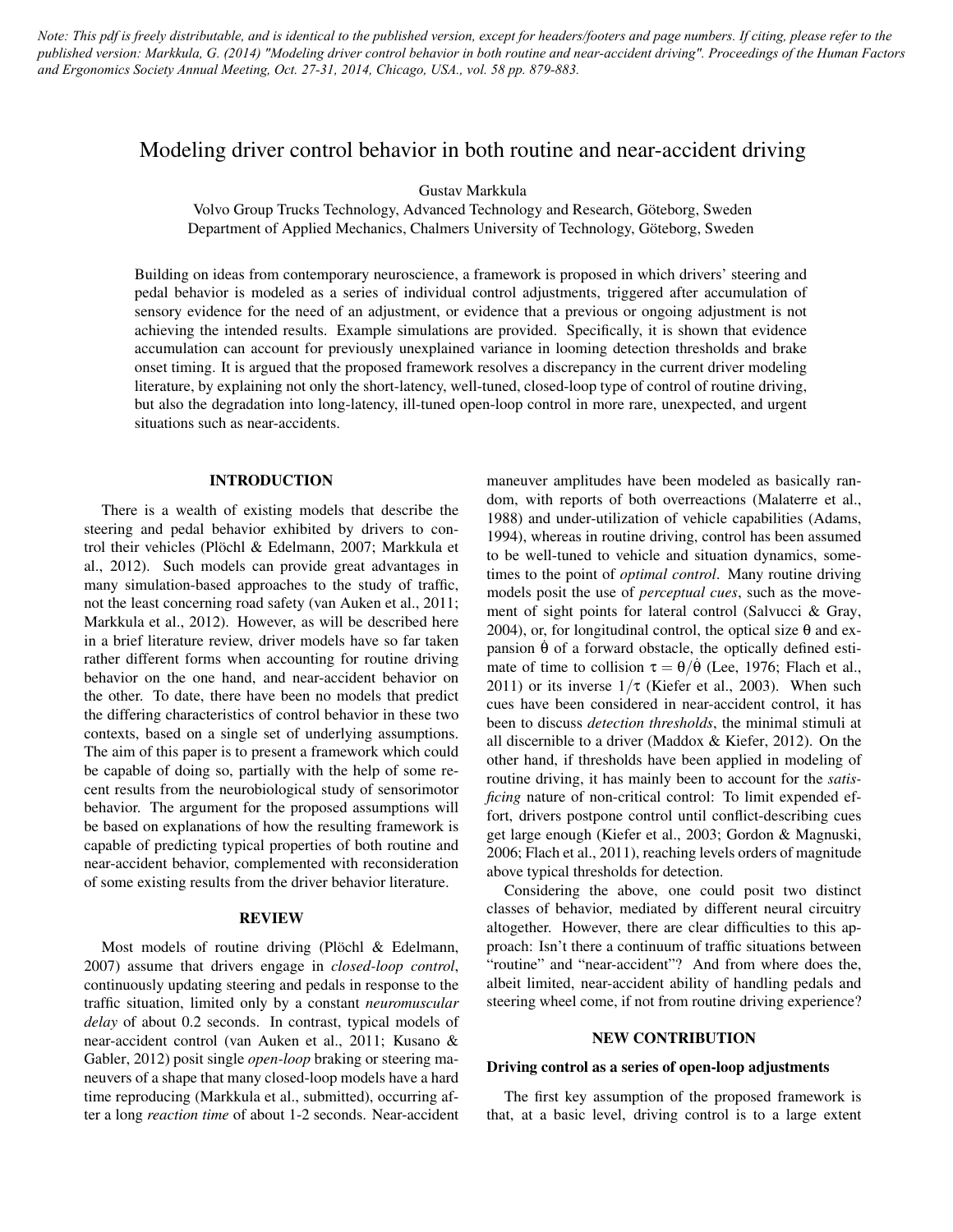

*Figure 1*. Example steering and pedal use in routine and near-accident situations, all from heavy truck driving in real traffic.

constructed from individual, discrete *control adjustments*, each of which is open-loop in the sense that the shape of the adjustment over time is predetermined already at its onset. Fig. 1 provides examples, from a data set of naturalistic driving, of human driving control in both routine and near-accident maneuvering. The lower row of panels show rates of change of pedal and steering wheel positions. These rates stay close to zero throughout, except for intermittent upward or downward pulses of activity (highlighted with vertical gray lines), interpretable as the hypothesized individual control adjustments. Previously, it has been observed that amplitude and maximum steering rate of severe evasive maneuvers are linearly correlated (Breuer, 1998; Markkula et al., submitted), suggesting a constant maneuver duration. Recently, Benderius and Markkula (2014) have shown that this correlation exists also for routine steering adjustments. These were found to follow bell-shaped profiles of movement speed, similar to what is consistently observed in laboratory experiments on reaching (Franklin & Wolpert, 2011). Short bell-shaped bursts of movement have been suggested to serve as spinal-level building blocks that can be combined and superpositioned to construct complex movement (Giszter, 2009).

It is proposed, here, that driving control adjustments are typically both small and frequent in occurrence, explaining why routine driving can nevertheless be well characterized as a continuous closed-loop activity. This would be especially true in situations like curve-taking (see the third panel from the left in Fig. 1, from about 20 s), where overall control is large in duration and amplitude, compared to the individual adjustments. However, in more urgent situations, where large changes in pedal or steering command are needed quickly, the underlying open-loop nature of control comes to the fore.

Additionally, when specific sequences of movement bursts are used recurrently, these can be established as higher-level movement primitives in their own right (Giszter, 2009). Such learning could be hypothesized for longerduration control maneuvers that are recurrently useful in traffic, such as gradual changes in pedal position (visible for the

throttle at 5 and 15 s in the leftmost panel of Fig. 1), intersection turning, or lane changes, which human drivers can perform blindfolded with some, but not complete, accuracy (Cloete & Wallis, 2009).

Some previous models of driving have considered intermittent control, occurring either at satisficing thresholds (Gordon & Magnuski, 2006) or as a result of bottlenecks in information processing (Bi et al., 2012). Here, another means of accounting for adjustment timing is adopted.

#### Timing distributions from noisy evidence accumulation

The second key assumption is that one needs to consider *distributions* of control timing, not only in near-accident control, but also in routine driving, and that these distributions are affected by, among other things, situation kinematics and expectancy. Specifically, it is suggested here that (a) late timing of control in unexpected critical situations and (b) satisficing timing of control in non-critical routine situations, are governed by the same underlying mechanisms.

A strong candidate for such a mechanism is available from *accumulator* models of action timing. These models, which assume that action occurs after integration to threshold of sensory evidence for an action's suitability, have been shown to account well for timing distributions in a large number of laboratory tasks, and through microelectrode recordings in behaving animals, likely neural correlates of this process have been identified (Purcell et al., 2010). Recently, Ratcliff and Strayer (2013) have successfully fitted this type of model to distributions of reaction time to one important fixed-intensity stimulus in traffic: brake lights.

In order to account for the satisficing patterns of behavior in routine driving, one would need to consider also variableintensity stimuli, such as the perceptual cues used in many driver models. As a first indication that driver response timing can be understood as accumulation of such perceptual evidence, consider the experiment reported by Lamble et al. (1999), on how detection thresholds for optical expansion rate  $\dot{\theta}$  vary with gaze eccentricity and initial lead vehicle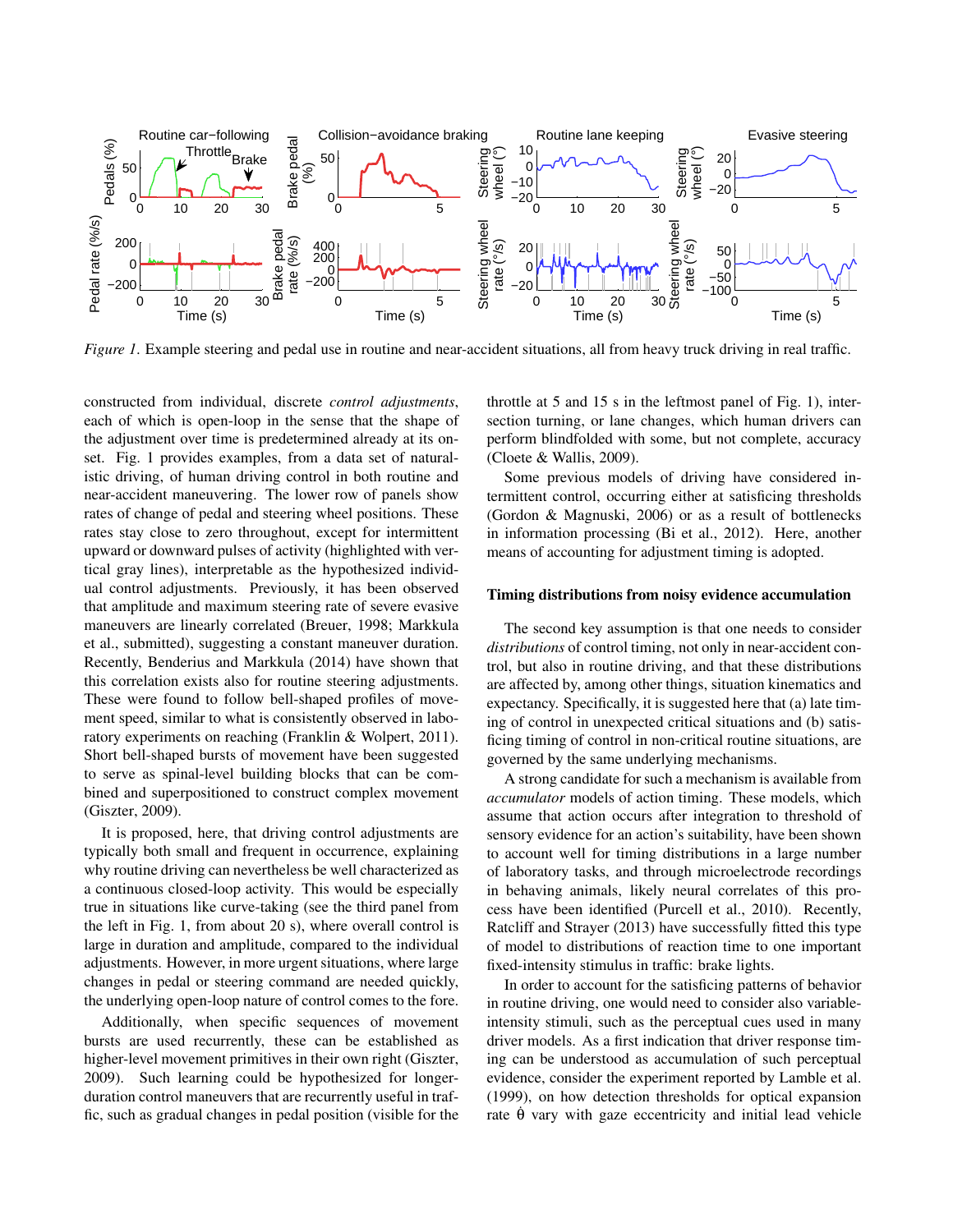headway: Test subjects, instructed to decelerate as soon as they detected a closing headway, consistently did so at lower  $\dot{\theta}$  values for longer initial headways. This is precisely what would be predicted by an accumulator model where  $\hat{\theta}$  is considered the stimulus intensity, since integration of a small quantity over a long time is equivalent to integration of a large quantity over a short time. To see this in more detail, consider the following simple accumulator:

$$
\frac{dA(t)}{dt} = C \cdot P(t) - M + \varepsilon(t)
$$
 (1)

Where *P*(*t*) is a stimulus,*C* and *M* are model parameters, and  $\varepsilon(t)$  is noise, and where detection occurs when  $A(t) > A_0$ . This specific formulation is inspired by Purcell et al. (2010). In line with their interpretation of *A* as a neuron firing rate, this quantity is constrained to  $A(t) \geq 0$ .

The upper panels of Fig. 2 illustrate the behavior of this model, with  $P(t) = \dot{\theta}(t)$ ,  $C = 1$ , and zero noise, parameterfitted ( $M = 0.000554$  rad/s;  $A_0 = 0.00143$  rad) to reproduce the detection thresholds reported by Lamble et al. (1999) for zero gaze eccentricity. With a longer initial headway, θ˙ grows more slowly, meaning that *A* will reach threshold later in time, but at a lower final  $\dot{\theta}$  value, just as observed in the experiment. The lower panels of Fig. 2 hint at how the same model could also account for the observed increasing thresholds and variance with increasing gaze eccentricity, by including a non-zero noise term  $\varepsilon(t)$ , and making *C* a nonlinear function of eccentricity (not pursued further here).

The experiment of Lamble et al. (1999) was not intended to approximate satisficing driver behavior. For a step in that direction, consider the results reported by Kiefer et al. (2003). These authors instructed drivers to wait to the last second deemed possible before applying "normal" or "hard" braking, in response to a set of test track scenarios with a lead vehicle mockup. This is also a rather artificial task, but arguably at least the normal braking condition could come somewhere close to routine, satisficing headway control. It is interesting to note, then, that the observed pattern of inverse times to collision (TTC) at response, in the normal-braking scenarios with lead vehicle deceleration, can be well explained  $(R^2 = 0.91)$  by an accumulator model with  $P(t) = \dot{\theta}(t)/\theta(t) = 1/\tau(t)$ ; see Fig. 3 (*M* = 0.00155 s<sup>-1</sup>;  $A<sub>0</sub> = 0.0888$ . For the scenarios without deceleration, on the other hand, the same model predicts a much earlier response than what was observed. This could mean that there is some fundamental flaw to the accumulator approach, but it could also be that the drivers were using some other perceptual cue than just  $1/\tau$ , or that the "last-second normal braking" task was further from routine driving behavior in the scenarios without deceleration.

In any case, in real traffic, driver behavior is not based solely on responding to graded perceptual quantities such as  $1/\tau$ . Fig. 4 provides an illustration of how Eq. (1) can be understood in this broader context. For example, braking may



*Figure 2*. The 20 m and 40 m headway scenarios of Lamble et al. (1999). Top left: Growth of  $\dot{\theta}$  over time. Top right: Accumulator model fitted to detection thresholds observed for zero gaze eccentricity, and illustration of model with noise (light blue trajectories and detection distribution). Bottom left: Detection thresholds (mean and standard deviation) as a function of gaze eccentricity, as observed by Lamble et al. Bottom right: Prediction from model with noise, at values of *C* selected to roughly match the data in the left panel.



*Figure 3*. Accumulator model fit of "normal" last-second braking onset data from Kiefer et al. (2003), for decelerating and stationary lead vehicle scenarios (own speed in mph/lead vehicle speed in mph/lead vehicle deceleration in *g*).

be triggered without optical expansion, based on other evidence for its need, such as a brake light onset, or a red traffic light ahead of the lead vehicle. Conversely, braking may not occur despite optical expansion due to counter-evidence such as the traffic light shifting to green, or the lead vehicle's turn indicator activating.

With Fig. 4 in mind, the perceptual quantity  $P(t)$  in Eq. (1) can be interpreted as being one piece of evidence for a possible need of control adjustment, and the −*M* term as being the sum of a negative gating (corresponding to a minimum level of input activation for accumulation to begin; again inspired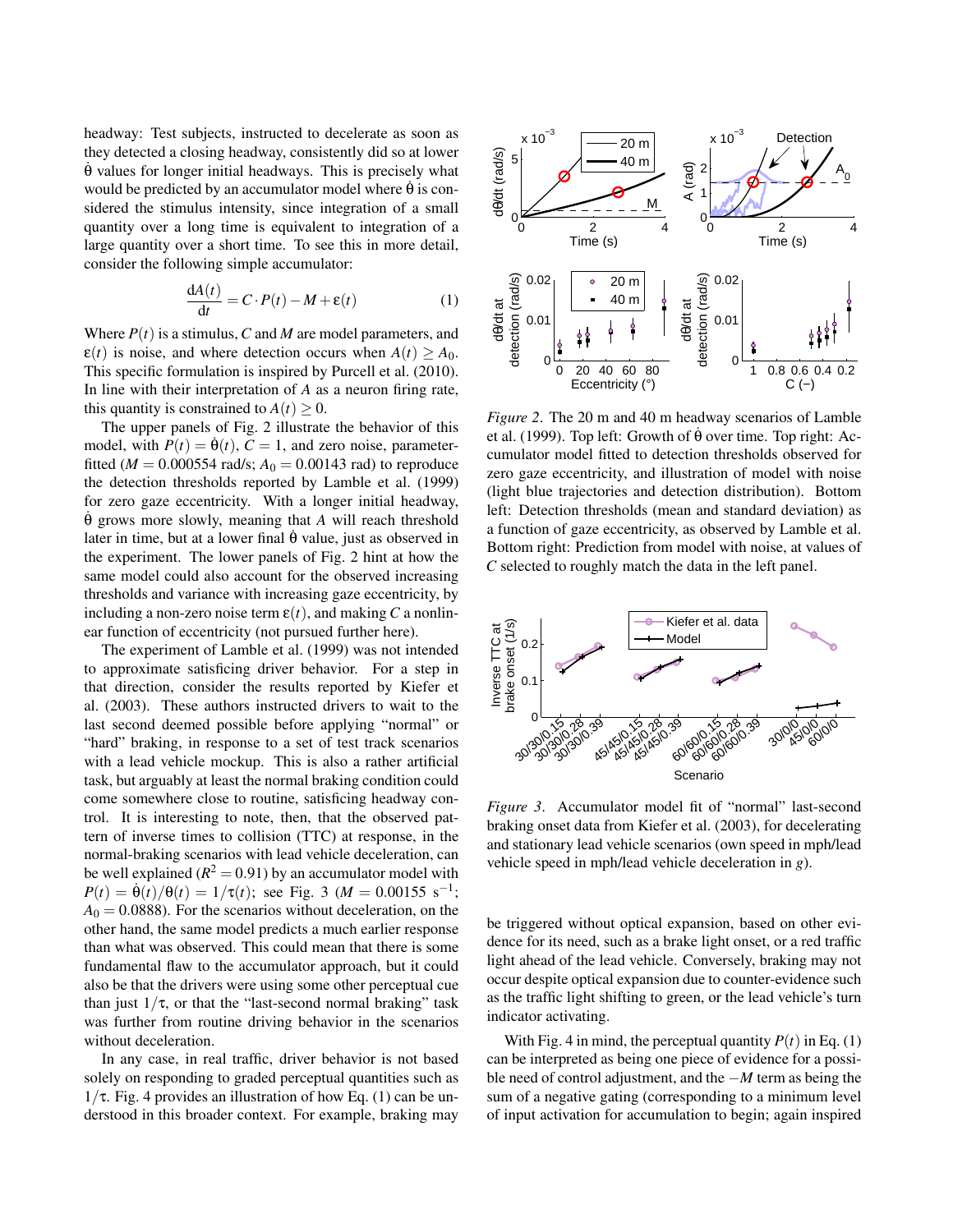

*Figure 4*. Schematic illustration of the proposed accumulator account of control adjustment timing.

by Purcell et al., 2010) together with all the other available evidence for and against the control adjustment. If so, the parameter *M* should vary with expectancy: In situations where the driver would normally not at all expect a need for a control adjustment, *M* will be larger, d*A*/d*t* will be smaller, the driver will be correspondingly desensitized to the perceptual quantity *P*, and the time to response will be prolonged.

## Magnitude of adjustments tuned to sensory inputs

Another important assumption, which may not be surprising given what has been said so far, is that the magnitude of each control adjustment is affected by the situation at hand. Specifically, it is suggested here that in routine, steady state driving, each control adjustment aims to resolve the situation that triggered it. A steering adjustment caused by a moving far point aims to immobilize the far point, a brake application caused by a looming lead vehicle aims to stop the looming. For often-encountered driving situations, drivers will have had ample time to learn suitable mappings from sensory input to control adjustment, acquiring a near-optimal trade-off between effort and performance, and what can be interpreted as a thorough understanding of their vehicle's dynamics. See (Markkula, 2013) for a sketch of how the far point control law suggested by Salvucci and Gray (2004) could be understood in this way. However, in more critical situations, typically previously unexperienced by the driver, the same mappings may no longer be as well-tuned to the situation or to the vehicle (Markkula et al., submitted), and this could explain reports of driver overreactions or underreactions in near-accident maneuvering. Furthermore, a possibly relevant neurobiological phenomenon in this context is *motor noise*, inherent variability in motor output which typically scales with movement amplitude (Franklin & Wolpert, 2011), such that large pedal or steering movements will be more likely to turn out far from what was intended by the driver.

### Forward-model prediction of sensory input

An important follow-up question to what has been said so far is: When a control-adjusting burst of activity has been generated, how long time must pass before the next one can occur? To begin with, the previously cited work on motor

primitives (Giszter, 2009) as well as Fig. 1 suggest that one does not have to await the completion of the first burst; control adjustments can be additively superpositioned. But if each control adjustment aims to completely resolve the situation that triggered it, such as suggested above, then superposition should not be needed. Rather, it would seem inappropriate to generate any further control until the vehicle has fully responded, with its inherent delays, to the first adjustment.

One possibility here is that the accumulator is simply reset to zero or some intermediate value after reaching threshold, and that during the time after the first control adjustment, when the original situation is still not fully resolved, the delays of the accumulation process in itself is enough to withhold further control response. A more elegant solution, with neurobiological support, would be that when the motor command for the first control adjustment is generated, an *efference copy* of this command is sent to parts of the brain (especially the cerebellum), which are capable of generating *forward model* predictions of the effect of the motor action on future sensory input (Franklin & Wolpert, 2011). It is thus proposed here that after each control adjustment, a prediction  $P_p(t)$  is formed of how  $P(t)$  will respond, e.g. by gradually falling to zero.  $P_p(t)$  is then included as an inhibitory input to the accumulator, such that what is driving the accumulator is actually not  $P(t)$ , but  $P(t) - P_p(t)$ .

Fig. 5 illustrates the behavior of the brake reaction model fitted to the Kiefer et al. (2003) data (Fig. 3), complemented with (a) a linear mapping from  $1/\tau$  at brake adjustment onset to adjustment amplitude, well-tuned for moderate levels of lead vehicle braking, and (b) a simple forward model of how  $1/\tau$  will respond to such adjustments. Full details of these simulations are beyond the scope here; they are shown merely as a qualitative illustration of the proposed framework principles. Specifically, it can be noted how an unusually high lead vehicle deceleration causes an initial underreaction, followed by increases in pedal position later on.

### DISCUSSION

Many testable predictions can be made based on the framework proposed here. For example, in both routine and near-accident situations, control timing should be affected by the dynamics of both traffic situation and evidence accumulation, such as preliminarily suggested here for the Kiefer et al. (2003) data set. To test this prediction in more detail, controlled experiments are needed, where situation dynamics are varied while keeping constant any other evidence to the driver for or against the need of control adjustments.

If the suggested framework principles can be corroborated, they can be used for developing improved simulation models of driver behavior. Near-accident models can be extended with situation-dependent distributions for both response time and maneuver amplitudes. Routine driving